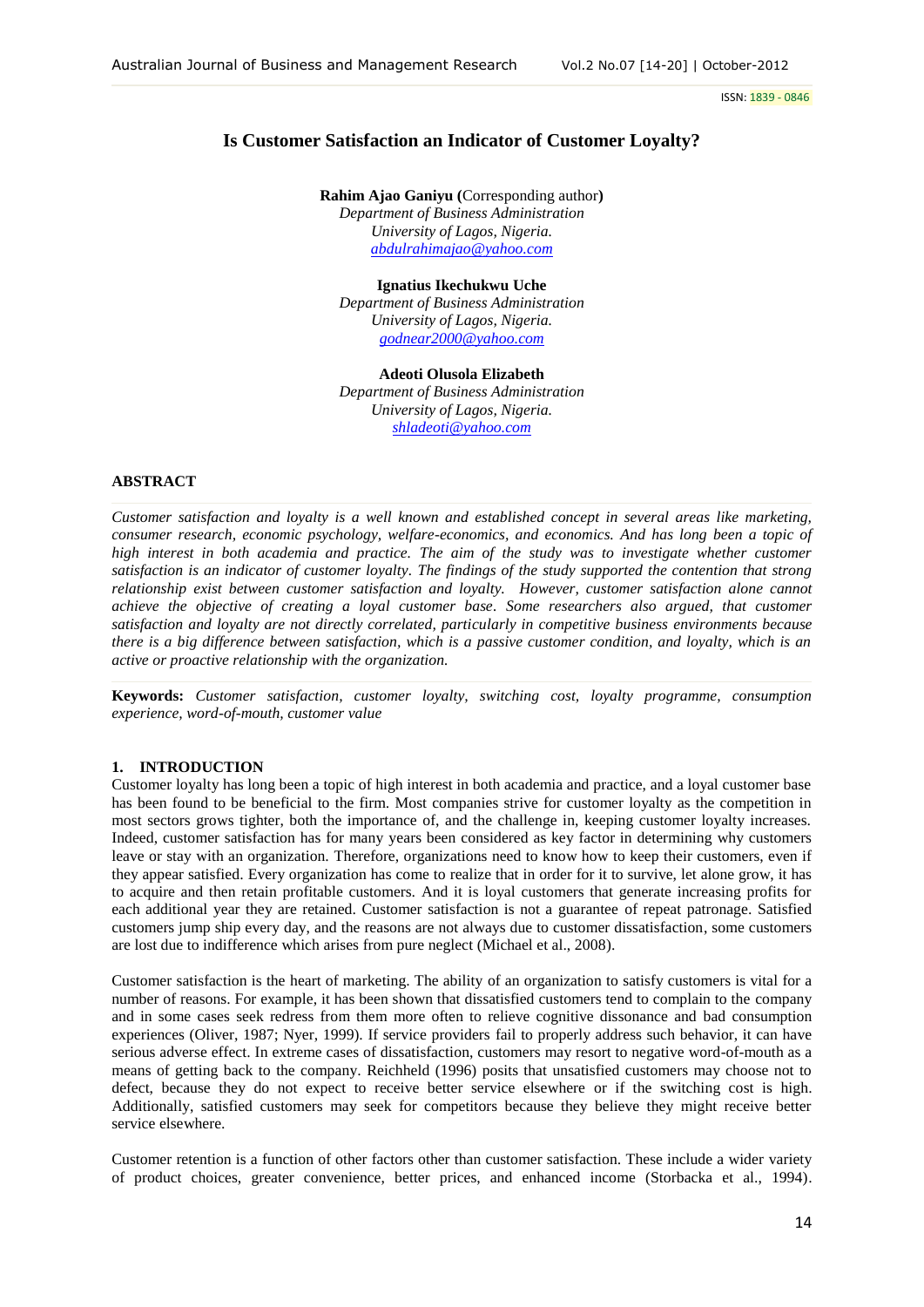Therefore, many researchers consider customer satisfaction to be the best indicator of a company's future profit and competitiveness. The outcomes of customer satisfaction include customer loyalty (Bei and Chiao, 2001). In the consumer marketing community, customer loyalty has long been regarded as an important goal of any corporate entity (Reichheld and Schefter, 2000). And as such both marketing academics and professionals have attempted to uncover the most prominent antecedents of customer loyalty.

Researchers have found a strong relationship between customer satisfaction and loyalty. For instance, Szymanski and Henard (2001), in their meta-analysis study, indicate 15 positive and significant correlations between the two constructs. Bearden and Teel (1983) have also shown a relationship between satisfaction and loyalty. In fact Jones et al., (1995) argued that this relationship is not a simple linear one; the resulting behaviors may depend on consumer attributions, (i.e. their belief in the causes of the customer satisfaction and dissatisfaction assessment).

Quite understandably, marketing practitioners have often lay claim with customer satisfaction, using slogans such as "Our focus is customer satisfaction", or "The customer is a king" "Customer is our reason for being in business." etc. The importance of customer satisfaction inform the study carried out by the University of Michigan which tracks customers across 200 firms representing all major economic sectors to produce the American Customer Satisfaction Index (ACSI). Each company receives an ACSI score computed from its customers' perceptions of quality, value, satisfaction, expectations, complaints, and future loyalty (Fornell et al., 1996). According to Boselie, et al., (2002) satisfaction is a positive, affective state that results from the appraisal of a working relationship between parties. Customer satisfaction is defined by Oliver's (1997) as the consumer's fulfillment response. It is a judgment/assessment that a product or service feature, or the product or service itself, provides a pleasurable level of consumption related fulfillment. In other words, it is the overall level of contentment with a service/product experience. Bitner and Zeithaml (2003) opined that satisfaction is the customers' evaluation of a product or service in terms of whether that product or service has met their needs and expectations.

Customer loyalty can seem elusive and magical to those trying to obtain it. However, there are a lot of good reasons for businesses to pursue customer loyalty as a strategic objective. Customers are expensive to acquire; keeping them loyal allows you to amortize acquisition costs. Loyal customers are often willing to pay premium prices. For example, some of the important attitudes and behaviors expected of a loyal customer include:

- $\triangleright$  Likelihood to recommend company products and services to others.
- $\triangleright$  Likelihood to continue purchasing the company products and services, at minimum, at the same level.
- $\triangleright$  Likelihood of purchasing other products and services the company offer.
- $\triangleright$  Believing company products and services are superior to competitors.
- $\triangleright$  Not actively seeking alternative service providers.
- Providing the company with opportunities to correct problems and not using these as a basis for compromising the relationship.

Numerous studies have pointed out that two of the most effective means of generating customer loyalty are to delight customers (Oliver, 1999; Lee, et al., 2001) and to deliver superior customer value derived from excellent services and quality products (Parasuraman and Grewal, 2000). In addition, some scholars argue that switching costs, is a key moderating variable, and can significantly influence customer loyalty through such determinants as customer satisfaction (Fornell, 1992; Oliver, 1999; Lee et al., 2001) and perceived value (Woodruff, 1997; Neal, 1999).

Customer loyalty can be defined as the adherence of customers to a company. Even if businesses make mistakes, loyal customers will not leave. Kincaid (2003, p.10) defines customer loyalty "as a consumer behavior, built on positive experience and value, which leads to buying products, even when that may not appear to be the most rational decision" . Furthermore, the concept was later divided in to behaviouristic and non-behaviouristic dimensions where the latter is more focused on the underlying causes of customer loyalty and attitudes of consumers (Peppers and Rogers, 2004). So, in the investigation of customer loyalty, it is valid to explore two fields: the behavior of consumers and their intentions (Schweizer, 2008).

Stone et al., (2000) posits that customer loyalty is also dependent on a number of customer related factors, i.e. how customers perceive the business rather than what the business really does. Given all these benefits, it's only natural that businesses should turn to a diverse range of tools to develop customer loyalty. And every company seems to have a different formula for making that loyalty happen. Such initiatives include creation of valuable customer experiences, creation of resonant brand, proactive marketing initiatives, quality control processes, and customer relationship management.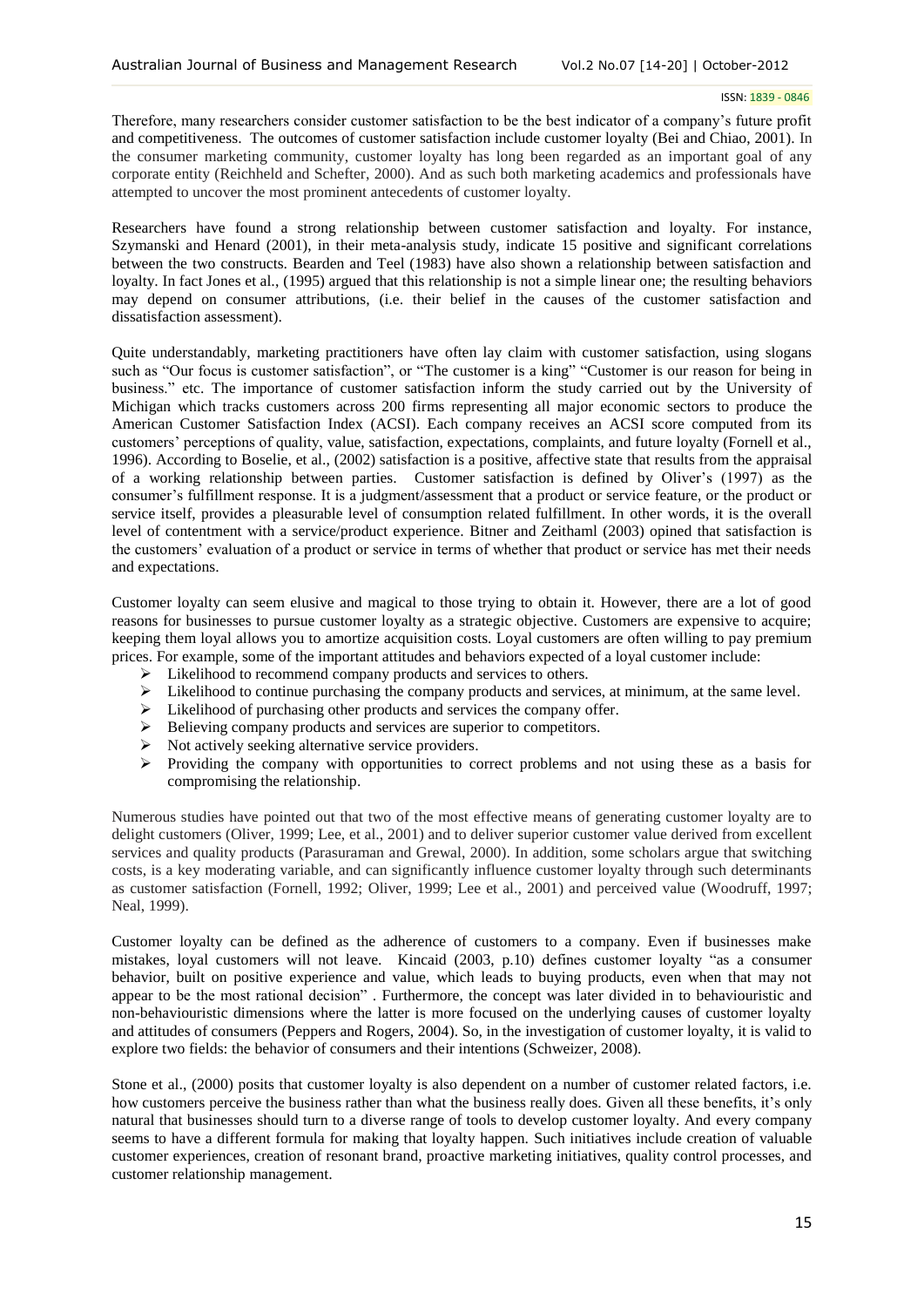The common thread here is that the experience the customer ultimately has with the business, if it is positive creates the emotional bond that leads to customer loyalty. But something is missing from this assertion. What about the product itself? What role does it play in creating customer loyalty? Of all the touch points customers have with the company, company's product is the one touch point with which they are likely to spend the most time. The product is also the touch point likely to create the strongest emotional reaction, because it is the customer experience with product that customers use to portray the company brand and image.

Although, it is widely acknowledged that customer *s*atisfaction is a driver of customer loyalty. However, a number of contributions to the services marketing literatures over the past decade have called this into question and empirical studies have begun to demonstrate service contexts in which customer satisfaction and loyalty do not always correlate positively (Silvestro and Cross, 2000, Kamakura, 2002, Pritchard and Silvestro, 2005). However, most of these empirical studies have been based on business to consumer (B2C) contexts, and on latitudinal rather than longitudinal data.

The term customer loyalty was widely researched in 1990's but considerably fewer investigations were conducted in later periods (see for example, Heskett et al., 1994, Rucci and Kirn, 1998, Reichheld and Markey, 2000; Vandermerwe, 2000; Fredericks, 2001, Reichheld, 2004). Also, moderate amount of empirical research has been conducted to examine the relationships among customer loyalty, satisfaction, switching costs, and customer value. And to date very few empirical studies has investigated these constructs in a single framework. And the complicated interrelationships among these constructs have not been fully uncovered and understood (Reichheld and Sasser, 1990; Jones and Sasser, 1995).

Therefore, the current study seeks to address some of these gaps and offers further theoretical insight and contribution into the contention that customer satisfaction is an indicator of customer loyalty.

# **2. CONCEPTUAL BACKGROUND**

Customer loyalty has been studied since the 1950s (see Jacoby and Chestnut 1978 for a review). Customer satisfaction remains a worthy pursuit among the consumer marketing community (Oliver, 1999). Certainly, customer satisfaction is a critical focus for effective marketing programs. According to Yi (1991) customer satisfaction is a collective outcome of perception, evaluation and psychological reactions to the consumption experience with a product or service. Customer satisfaction is regarded as how customers can get more benefits than their cost (Liu and Yen, 2010). Customer satisfaction plays the most important role in total quality management. And in comparison with other traditional performance measures, customer satisfaction is probably less sensitive to seasonal fluctuations, changes in costs, or changes in accounting principles and practices (Kotler, 2006).

Some researchers (Parasuraman, et al., 1988; Cronin and Taylor, 1992) consider overall satisfaction to be the primary function of perceived service quality. Among the more popular measures of customer satisfaction, two widely employed approaches are transaction-specific and cumulative or overall satisfaction. The transactionspecific approach defines customer satisfaction as an emotional response by the consumer to the most recent transactional experience with an organization (Oliver, 1993). The associated response occurs within the time frame of consumption, after the choice process has been completed. The affective response on the other hand varies in intensity depending upon the situational variables that are present. Compared to transactional-specific satisfaction, overall satisfaction reflects customers' cumulative impression of a firm's service performance

On the other hand, the overall satisfaction perspective views customer satisfaction in a cumulative evaluation fashion that requires summing the satisfaction associated with specific products and various facets of the firm. Satisfied customers tend to have a higher usage level of a service than those who are not satisfied (Ram and Jung, 1991; Bolton and Lemon, 1999). They are more likely to possess a stronger repurchase intention and to recommend the product/service to their acquaintances (Zeithaml et al., 1996). Numerous studies have also revealed that customer satisfaction positively affects loyalty (Zeithaml et al., 1996; Bloemer, et al., 1999; Oliver, 1999).

As identified by the researchers that customer loyalty as a construct is comprised of both customers' attitudes and behaviors. Customers' attitudinal component represents notions like: repurchase intention or purchasing additional products or services from the same company, willingness of recommending the company to others, demonstration of such commitment to the company by exhibiting a resistance to switching to another competitor (Cronin and Taylor, 1992; Prus and Brandt, 1995; Narayandas, 1996), and willingness to pay a price premium (Zeithaml, et al., 1996). On the other hand, the behavioral aspect of customer loyalty represents- actual repeat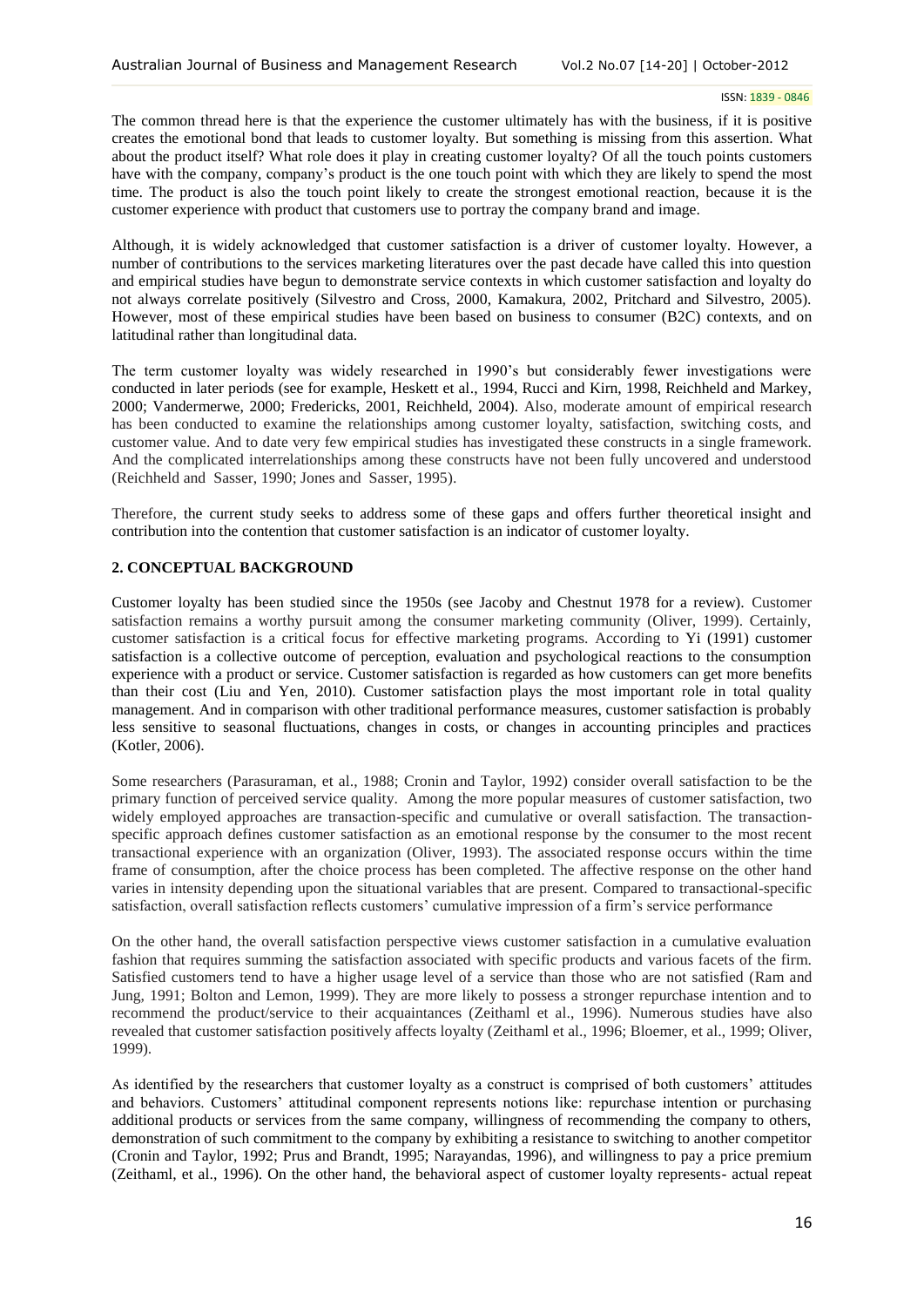purchase of products or services that includes purchasing more and different products or services from the same company, recommending the company to others, and reflecting a long-term choice probability for the brand (Feick, et al., 2001).

The behavioral typology to customer loyalty is primarily concerned with measures of repeat purchase, proportion of purchases etc. Although, this is considered to be a relevant measure, the main criticism of this typology is that it does not include the customer's motives for their behavior. Therefore attitudinal approaches to loyalty have been developed. While a behavioral approach to loyalty is still valid as a component of loyalty, it is argued that attitudinal approaches to loyalty should supplement the behavioral approach (Samuelson and Sandvik, 1997). The attitudinal typology includes, for example, measures of commitment and trust.

## **3. METHODOLOGY AND METHOD**

### **3.1 Corelational Research Method**

To achieve the study objective, the researchers adopted co relational research method, using qualitative research approach. The study explored and established the existence of relationship/interdependence between customer satisfaction and customer loyalty. Previous published studies, articles, books etc on the subject matter was thoroughly reviewed to gain a deeper understanding and insight in what earlier researchers have said, done and come up with. The major advantage of using secondary information is that much of the background work needed has already been carried out and have been already used and established by other researchers for a similar or different researcher purposes (Harris, 2001).

### **4. DISCUSSIONS AND CONCLUSION**

Customer satisfaction is a popular concept in several areas like marketing, consumer research, economic psychology, welfare-economics, and economics. The most common interpretations obtained from various authors reflect the notion that satisfaction is a feeling which results from evaluation process of what has been received against what was expected, including the purchase decision itself and the needs and wants associated with the purchase (Armstrong and Kotler, 1996).

Many empirical studies have shown that customer satisfaction secures future revenues (Fornell, 1992; Bolton, 1998), reduces future transactions costs (Reichheld and Sasser, 1990), decreases price elasticity (Anderson, 1996), and minimizes the likelihood of customers defecting if quality falters (Anderson and Sullivan, 1993).

Customer loyalty is winning the confidence of the customer in favor of an organization such that the relationship becomes a win-win situation for both the organization as well as the customer. Customer loyalty is not a process that finishes with the customer joining the loyalty program but actually a process that starts with the customer joining the same. Customer loyalty is something more of what an enterprise must get from the customer. As opposed to what the name suggests, it is not just something that the customer has to build towards the enterprise.

Customer loyalty will be hard to get in times of a recession. At least harder than it was when the consumer had enough to spend. Small reasons will be enough for customers to turn away from putting money into a business. Customers will not put loyalty first but the price will be a major driving force. For now - the consumer confidence is so low – and will be influenced by immediate benefits. As such customer loyalty programs will need to adapt to quicker and possibly immediate awards to the customer. Lower prices as part of the loyalty program will definitely boost membership to the loyalty programs but this must be carefully communicated to the customer, to avoid perceiving company's product as inferior compare to competitors offering. Therefore, discounts to customers must be treated separate from the benefits of lower price to loyal customers. Loyal customers must be given a feeling that they are being treated specially, particularly with the ongoing economic recession. That is the key to keeping the customers with the business in these hard times. Customers need to be better informed now of the benefits that they are getting by belonging to loyalty program.

The power of customer loyalty is clear and compelling: It leads to more profitable growth. Loyal customers stay longer with companies that treat them well. They buy more of their products, and they cost less to serve. They recommend the companies to their friends and colleagues, becoming, in effect, a highly credible volunteer sales force. Investing in loyalty can generate more attractive returns than rolling out an ambitious new marketing plan or expanding line of company's business. Loyalty can be of substantial value to both customers and the firm. Customers are willing to invest their loyalty in business that can deliver superior value relative to competitors (Reichheld, 1996). When they are loyal to a firm, consumers may minimize time expended in searching and in locating and evaluating purchase alternatives. Also, customers can avoid the learning process that may consume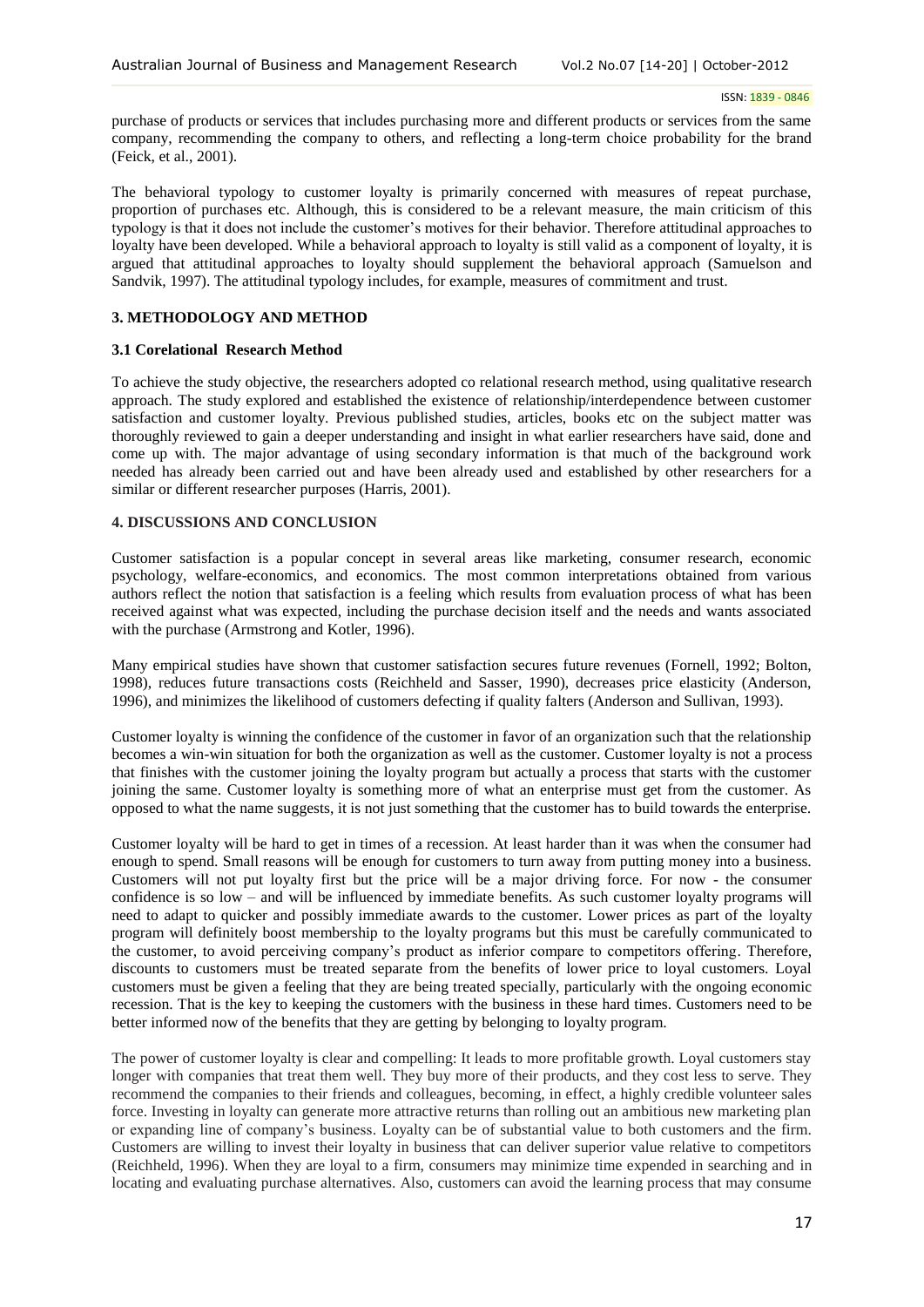the time and effort needed to become accustomed to a new vendor. Customer loyalty is one major driver of success in e-commerce (Reichheld and Schefter, 2000).

It is a fallacy to assume that a customer is loyal just because he/she continue to buy from the company's. There are many reasons why a customer repeats purchasing which have little to do with being really loyal. Moreover, loyalty means hanging in there even when there may be a problem because the organization has been good to customers in the past and addresses issues when they arise. It means that they do not seek out competitors and, when approached by competitors, are not interested. It also means being willing to spend the time and effort to communicate with the organization so as to build on past successes and overcome any weaknesses.

Customer satisfaction alone cannot achieve the objective of creating a loyal customer base. In theory and practice trust has come out to be an important antecedent of customer loyalty. While determining the imperatives of 'how to win customers' trust' the service provider(s) must focus on both present and future time frame. The construct of trust contains belief in the brand or company, which provides the customers an assurance of positive outcomes not only for the present but also for the future.

It had been thought and research has found that by increasing loyalty as it is apparent that satisfied customer are likely to remain loyal to the service provider (Eriksson and Vaghult, 2000). However, research by Jones and Sasser (1995) has found that satisfaction and loyalty are not directly correlated, particularly in competitive environments. The findings shows that to achieve loyalty in competitive environments organizations need to 'completely satisfy' their customers (Jones and Sasser, 1995). Fredericks (2001) also points out that there is a big difference between satisfaction, which is a passive customer condition, and loyalty, which is an active or proactive relationship with the organization.

Furthermore, Coyles and Gokey (2002) found from their research that satisfaction alone does not make a customer loyal and that merely measuring satisfaction does not tell a company how susceptible its' customers are to changing their spending patterns or jump ship to competitors with a better offering. They identify three basic customer attitudes, emotive, inertia and deliberative that underlies loyalty profiles. They have found that the emotive customers are the most loyal. Thus, it would seem that while satisfaction is an important component of loyalty the loyalty definition needs to incorporate more attitudinal and emotive components.

## **REFERENCES**

- 1. Armstrong, G. and Kotler, P. (1996), *Principles of Marketing* (seventh edn.), India: Prentice Hall.
- 2. Anderson, E.W. (1996). Customer Satisfaction and Price Tolerance. *Markeing. Letter*, 7(3), 19-30. http://dx.doi.org/10.1007/BF00435742.
- 3. Anderson, E.W. and Sullivan, M.W. (1993). The Antecedents and Consequences of Customer Satisfaction for the Firms. *Marketing Science*, 12, 125–143. http://dx.doi.org/10.1287/mksc.12.2.125
- 4. Bitner, M. J. and Zeithaml, V. A. (2003). *Service Marketing* (3rd ed.), New Delhi: Tata McGraw Hill.
- 5. Bloemer, J., DeRuyter, K., and Wetzels, M. (1999). Linking Perceived Service Quality and Service Loyalty: A Multi-Dimensional Perspective. *European Journal of Marketing*, 33, 1082–1106. http://dx.doi.org/10.1108/03090569910292285.
- 6. Bei, L.T. and Chiao, Y.C. (2001). An Integrated Model for the Effects of Perceived Product, Perceived Service Quality, and Perceived Price Fairness on Consumer Satisfaction and Loyalty. *Journal of Consumer Research*, 14, 125-140.
- 7. Bolton, R.N. (1998). A Dynamic Model of the duration of the Customer's Relationship with a Continuous Service Provider: the role of customer satisfaction. *Marketing Science*, 17(1):45-65. http://dx.doi.org/10.1287/mksc.17.1.45.
- 8. Boeselie, P., Hesselink, M. and Wiele, T.V (2002). Empirical evidence for the relationship between Customer Satisfaction and Business Performance. *Managing Service Quality*, 12 (3), 184-193. http://dx.doi.org/10.1108/09604520210429259
- 9. Bolton, R.N. and Lemon, K.N. (1999). A dynamic model of customers' usage of services: Usage as an antecedent and consequence of satisfaction. *Journal of Marketing Research*, 36, 171–186. http://dx.doi.org/10.2307/3152091.
- 10. Bearden, W.O. and Teel, J.E. (1983, February). Selected determinants of consumer satisfaction and complaints reports, *Journal of Marketing Research,* 20, 21-8. [http://dx.doi.org/10.2307/3151408.](http://dx.doi.org/10.2307/3151408)
- 11. Coyles, S. and Gokey, T. (2002) Customer Retention Is Not Enough, *The McKinsey Quarterly* 2, 18 Sept. 2002.
- 12. Cronin, J. J. and Taylor, S. A. (1992). Measuring service quality: A re-examination and extension. *Journal of Marketing*, 56, 55–68. http://dx.doi.org/10.2307/1252296.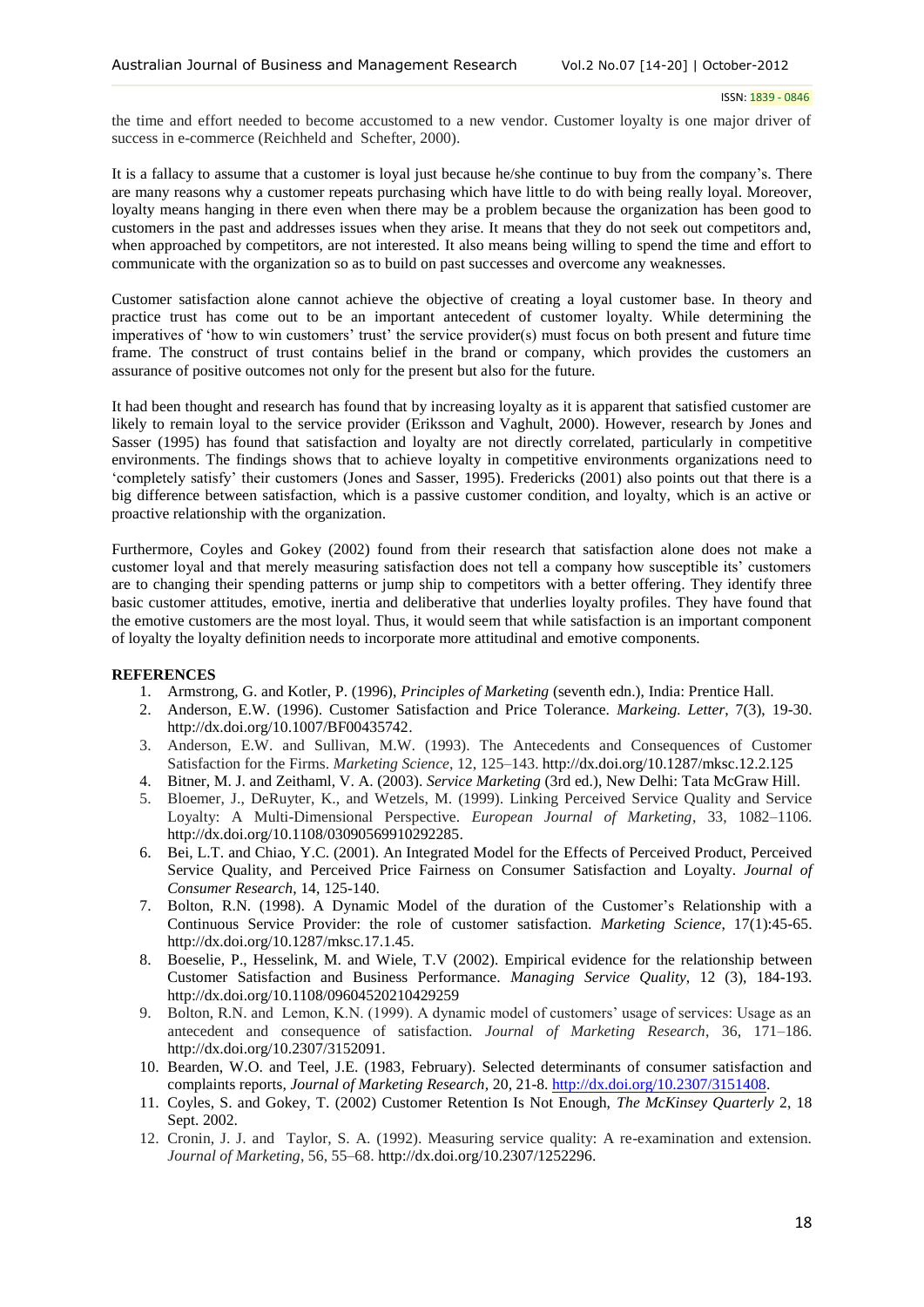- 13. Eriksson, K. and Vaghult, A. (2000). Customer retention, purchasing behavior and relationship substance in professional services. *Industrial Marketing Management*, 19, 363–372.
- 14. [http://dx.doi.org/10.1016/50019-8501\(00\)00113-9.](http://dx.doi.org/10.1016/50019-8501(00)00113-9)
- 15. Fornell, C. (1992). A national customer satisfaction barometer: The Swedish experience. *Journal of Marketing*, 56, 6–21. <http://dx.doi.org/10.2307/1252129>
- 16. Fornell, C., Johnson, M.D., Anderson, E.W., Cha, J. and Everitt-Bryant, B. (1996). The American Customer Satisfaction Index: nature, purpose, and findings. *Journal of Marketing*, 60(4), 7-18. [http://dx.doi.org/10.2307/1251898.](http://dx.doi.org/10.2307/1251898)
- 17. Feick, L. and Lee, J. (2001). The impact of switching cost on the customer satisfaction- loyalty link; mobile phone service in France. *Journal of Service Marketing*, 15(1), 35-48. [http://dx.doi.org/10.1108/08876040110381463.](http://dx.doi.org/10.1108/08876040110381463)
- 18. Fredericks, J. O. (2001). Connecting Customer Loyalty to Financial Results. *Marketing Management,* 10(1), 26-32.
- 19. Heskett, J. L., and Jones, T. O. (1994). Putting the Service-Profit Chain to Work. *Harvard Business Review,* 72(2), 164-170.
- 20. Harris, H. (2001). Content Analysis of Secondary Data: A Study of Courage in Managerial Decision Making. *Journal of Business Ethics*, 34(3/4), 191-208. [http://dx.doi.org/10.1023/A:1012534014727.](http://dx.doi.org/10.1023/A:1012534014727)
- 21. Jones, T., Sasser, W. and Earl, W. Jr. (1995), Why satisfied customers defect. *Harvard Business Review*, 73(6), 88-99.
- 22. Kamakura, W. A., and Mittal, V. (2002). Assessing the Service-Profit Chain. *Marketing Science,* 21(3), 294-317. [http://dx.doi.org/10.1287/mksc.21.3.294.140.](http://dx.doi.org/10.1287/mksc.21.3.294.140)
- 23. Kincaid, J. (2003). *Customer Relationship Management: getting it right*. London: Prentice Hall Professional.
- 24. Kotler, P. (2006). *Marketing management*. (12<sup>th</sup> ed.). NY: Prentice Hall.
- 25. Liu, C.H and Yen, L.C (2010). The effects of service quality, tourism impact, and tourist satisfaction on tourist choice of leisure farming types. *African Journal Business Management*, 4(8), 1529-1545.
- 26. Lee, J., Lee, J., and Feick, L. (2001). The impact of switching costs on the customer satisfaction– loyalty link: Mobile phone service in France. *Journal of Services Marketing*, 15, 35–48. [http://dx.doi.org/10.1108/08876040110381463.](http://dx.doi.org/10.1108/08876040110381463)
- 27. Michael, D. C., Christopher, G., Tzu-Hui, K. and Michelle, C. (2008). An empirical analysis of customer satisfaction in international air travel, *Innovative Marketing*, 4(2), 2008.
- 28. Neal,W.D. (1999). Satisfaction is nice, but value drives loyalty. *Marketing Research*, 21–23.
- 29. Nyer, P. (1999). Cathartic complaining as a means of reducing consumer dissatisfaction, *Journal of Complaining Behavior*, 12, 15-25.
- 30. Narayandas, N. (1996). The link between customer satisfaction and customer loyalty: an empirical investigation. Working Paper, No. 97-017, *Harvard Business School*, Boston, MA.
- 31. Oliver, R.L. (1997). *Satisfaction: A Behavioral Perspective on the Consumer*, McGraw-Hill, New York, NY.
- 32. Oliver, R.L. (1987), An investigation of the interrelationship between consumer dissatisfaction and complaining reports, in Wallendorf, M. and Anderson, P. (Eds), *Advances in Consumer Research, Vol. 14, Association of Consumer Research*, Provo, UT, pp. 218-22.
- 33. Oliver, R. L. (1999). Whence customer loyalty? *Journal of Marketing*, 63, 33–44. [http://dx.doi.org/10.2307/1252099.](http://dx.doi.org/10.2307/1252099)
- 34. Oliver, R. (1993). Cognitive, affective and attribute bases of the satisfaction response. *Journal of Consumer Research*, 20, 418–430. [http://dx.doi.org/10.1086/209358.](http://dx.doi.org/10.1086/209358)
- 35. Parasuraman, A., and Grewal, D. (2000). The impact of technology on the quality–value–loyalty chain: A research agenda. *Journal of Academy of Marketing Science*, 28, 168–174. [http://dx.doi.org/10.1177/00922070300281015.](http://dx.doi.org/10.1177/00922070300281015)
- 36. Pritchard, M.P., Havitz, M.E. and Howard, D.R.(1999). Analyzing the Commitment-Loyalty Link in Service Contexts, *Journal of the Academy of Marketing Science*, 27(3), 333-348. [http://dx.doi.org/10.1177/0092070399273004.](http://dx.doi.org/10.1177/0092070399273004)
- 37. Parasuraman, A., Zeithaml, V. A. and Berry, L. L. (1988). SERVQUAL: A multipleitem scale for measuring consumer perceptions of service quality. *Journal of Retailing*, 64, 12–40.
- 38. Peppers, D. and Rogers, M. (2004). *Managing customer relationships: a strategic framework*, New York: John Wiley and Sons.
- 39. Pritchard, M. and Silvestro, R. (2005). Applying the Service Profit Chain to Analyze Retail Performance: the Case of the Managerial Strait-jacket. *International Journal of Service Industry Management*, 16(4), 337-356. [http://dx.doi.org/10.1108/09564230510613997.](http://dx.doi.org/10.1108/09564230510613997)
- 40. Prus, A. and Brandt, D. R. (1995). Understanding Your Customers. *American Demographics*, 11.